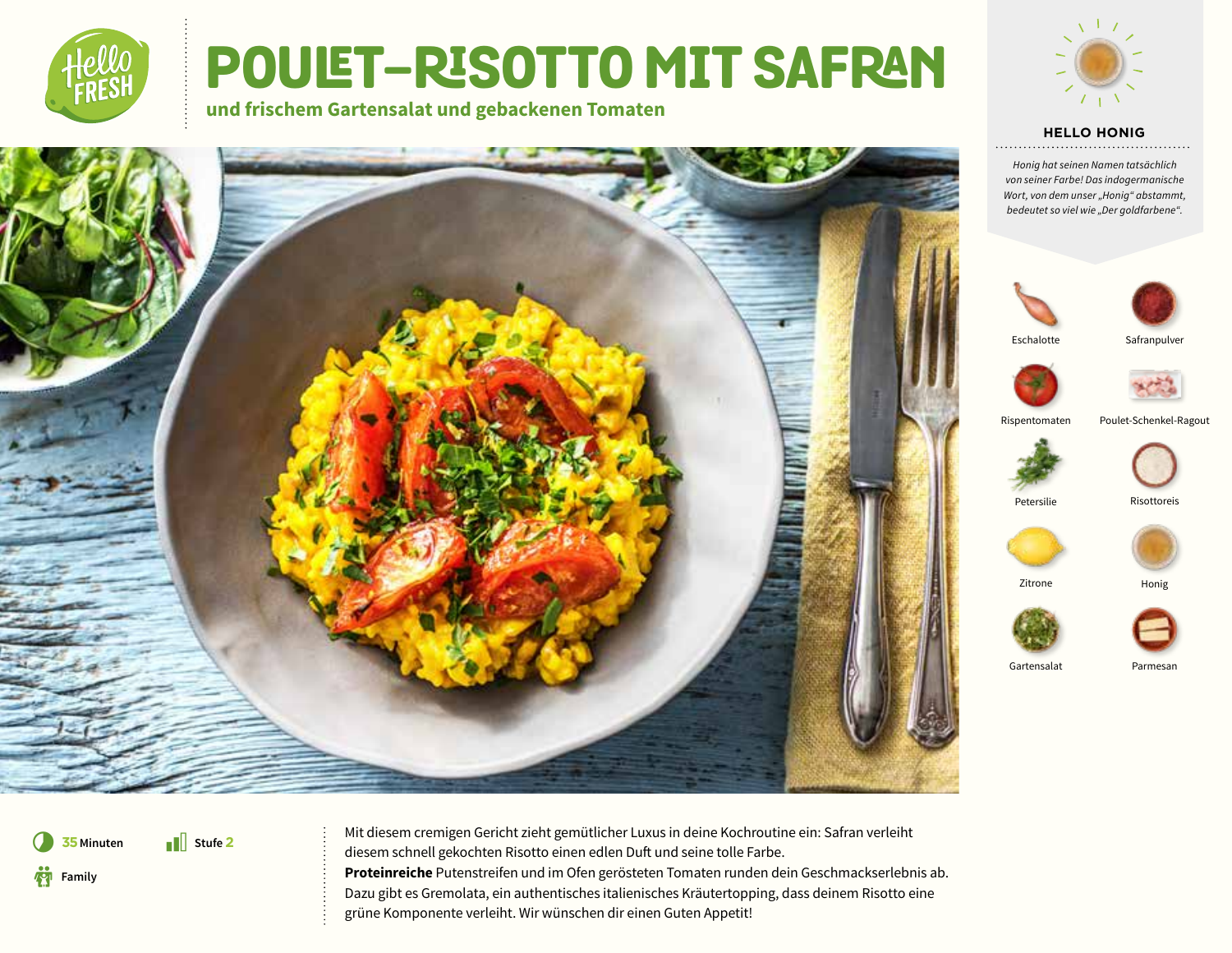### **LOS-GEHT'S**

Wasche **Obst**, **Gemüse**, **Kräuter** und **Fleisch** ab und tupfe das **Fleisch** mit **Küchenpapier** trocken. Zum Kochen benötigst Du ein **Backblech**, **Backpapier**, eine **Raffel**, einen **grosse**n **Topf**, **1 grosse Schüssel** und **1 kleine Schüssel**.

## **2 | 4 PERSONEN-ZUTATEN**



**ZU BEGINN** Erhitze **750 ml [1500 ml]** Wasser im **Wasserkocher**.

**Eschalotte** abziehen und in Scheiben schneiden.

**Rispentomaten** halbieren, Strunk entfernen und **Tomatenhälften** in Spalten schneiden. Blätter der **Petersilie** abzupfen und hacken. Heiße **Gemüsebouillon**\* vorbereiten. **Safranpulver** darin lösen.



**TOMATEN BACKEN Tomatenspalten** auf einem mit Backpapier belegten Backblech verteilen, mit **Olivenöl**\* und **Balsamicoessig**\* beträufeln und mit **Salz**\* und **Pfeffer**\* würzen.

Auf der obersten Schiene im Backofen ca. 20 Min. backen.



**IN DER ZWISCHENZEIT** In einem grossen Topf **Öl**\* erhitzen und **Poulet-Schenkel-Ragout** darin 5 Min. scharf anbraten.

Anschließend **Eschalottenscheiben** zugeben und 3 – 4 Min. braten, bis sie weich sind.

|                        | 2P                     |                  | 4P   |                  |
|------------------------|------------------------|------------------|------|------------------|
| Eschalotte             | 1x                     | 50 <sub>g</sub>  | 1x   | 50 <sub>g</sub>  |
| Rispentomaten          | 2x                     | 100 <sub>g</sub> | 4x   | 100 <sub>g</sub> |
| Petersilie             | $\frac{1}{2}x$         | $20g$ $\circ$    | 1x   | 20 <sub>g</sub>  |
| Safranpulver           | 1x                     | $0,125$ g        | 1x   | $0,125$ g        |
| Poulet-Schenkel-Ragout | 1x                     | 480 g            | 1x   | 480 g            |
| <b>Risottoreis</b>     | 1x                     | 300 <sub>g</sub> | 1x   | 300 <sub>g</sub> |
| Zitrone                | $\frac{1}{2}x$         | $50g$ $\circ$    | 1x   | 50 <sub>g</sub>  |
| Honig                  | 1x                     | 28 <sub>g</sub>  | 1x   | 28 <sub>g</sub>  |
| Gartensalat            | 150 <sub>g</sub><br>1x |                  | 1x   | 150 <sub>g</sub> |
| Parmesan 7)            | 2x                     | 20 <sub>g</sub>  | 2x   | 20 <sub>g</sub>  |
| Gemüsebouillon*        |                        | 750 ml           |      | 1500 ml          |
| Balsamicoessig*        |                        | $1/2$ EL         |      | 1EL              |
| Öl*                    | $1/2$ EL               |                  | 1 EL |                  |
| Olivenöl*              | 1EL                    |                  | 2EL  |                  |
| Salz*, Pfeffer*        |                        | nach Geschmack   |      |                  |
|                        |                        |                  |      |                  |

Die oben genannten Angaben beziehen sich auf die Mindestmengen

\* Gut, im Haus zu haben.

Beachte die benötigte Menge. Die gelieferte Menge in Deiner Box weicht hiervon ab und es bleibt etwas übrig.

| <b>DURCHSCHNITTLICHE</b><br><b>NÄHRWERTE PRO</b> | 100 <sub>g</sub> | <b>PORTION</b>                   |
|--------------------------------------------------|------------------|----------------------------------|
| <b>Brennwert</b>                                 |                  | 639 kJ/153 kcal 2973 kJ/711 kcal |
| Fett                                             | 4g               | 18 <sub>g</sub>                  |
| - davon ges. Fettsäuren                          | 1g               | 19g                              |
| Kohlenhydrate                                    | 18 <sub>g</sub>  | 82 <sub>g</sub>                  |
| - davon Zucker                                   | 3g               | 14g                              |
| Eiweiss                                          | 12 <sub>g</sub>  | 55 <sub>g</sub>                  |
| <b>Ballaststoffe</b>                             | 0g               | 8g                               |
| Salz                                             | 1g               | 3g                               |

### **ALLERGENE**

7) Milk 14) Sulphites

(Bitte beachte weitere Informationen zu Allergenen und möglichen Spuren von Allergenen auf der Zutatenverpackung!)

Diese Rezeptkarte ist recycelbar und FSC®-zertifiziert (FSC®-C129012).



+41 43 508 72 70 |kundenservice@hellofresh.ch

**2018** | KW 41 | 4





**RISOTTO ZUBEREITEN Risottoreis** in den Topf geben. **⅓** der **Bouillon** zugeben und gut verrühren. Sobald die Flüssigkeit vom **Reis** aufgenommen wurde, erneut ⅓ der **Bouillon** zugeben, dabei immer weiterrühren. Restliche **Bouillon** in das **Risotto** einrühren. Insgesamt sollte das **Risotto** 20 – 25 Min. köcheln.

**Parmesan** raffeln. Zum Schluss geraffelten **Parmesan** unterheben.



**GREMOLATA VORBEREITEN** Schale der **Zitrone** raffeln und in einer kleinen Schüssel mit gehackten **Petersilie** vermischen.

### **FÜR DEN SALAT**

**Zitrone entsaften** und in einer grossen Schüssel mit **Olivenöl**\* und **Honig** verrühren.



**ANRICHTEN Risotto** auf tiefe Teller verteilen und mit gebackenen **Tomatenspalten** und **Gremolata** toppen.

**EN GUETE!**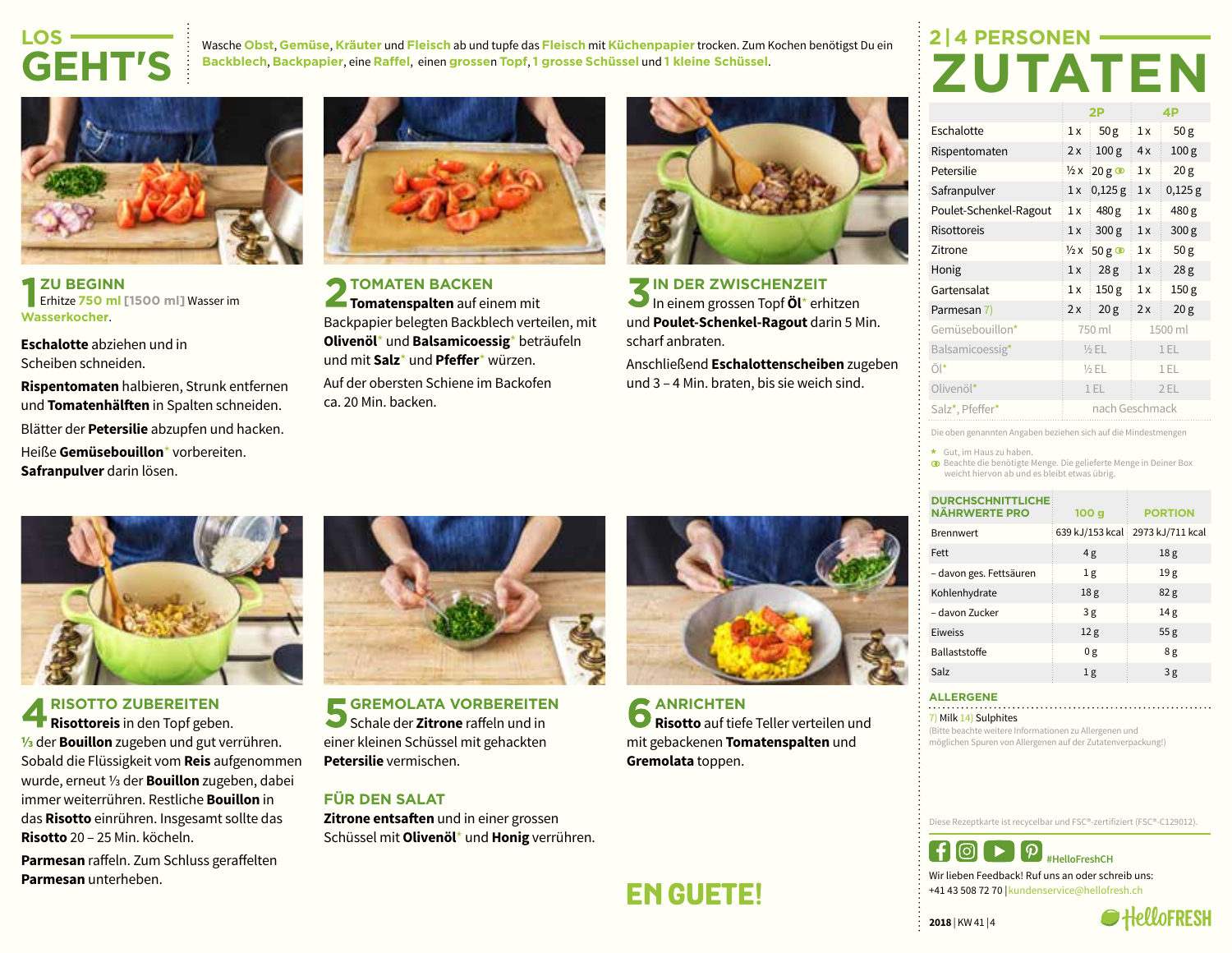

# **CHICKEN RISOTTO WITH SAFFRON**

**and a fresh garden salad and baked tomatoes**







*Honey actually gets its name from its colour! The Indo-European word from which our word "honey" derives means something like "gold-coloured".*





Shallot

Saffron powder



Truss tomatoes Chicken thigh ragout





Parsley Risotto rice



Lemon Honey



Garden salad Parmesan

\* **Level 2 Family** 

**75** minutes **This creamy dish will bring homely luxury into your cooking routine: saffron endows this quickly** boiled risotto with a noble fragrance and vibrant colour. Turkey strips rich in protein and tomatoes roasted in the oven round off your taste experience.

Then there is gremolata, an authentic Italian herb topping, to finally add a green element to your risotto. We would like to wish you bon appétit!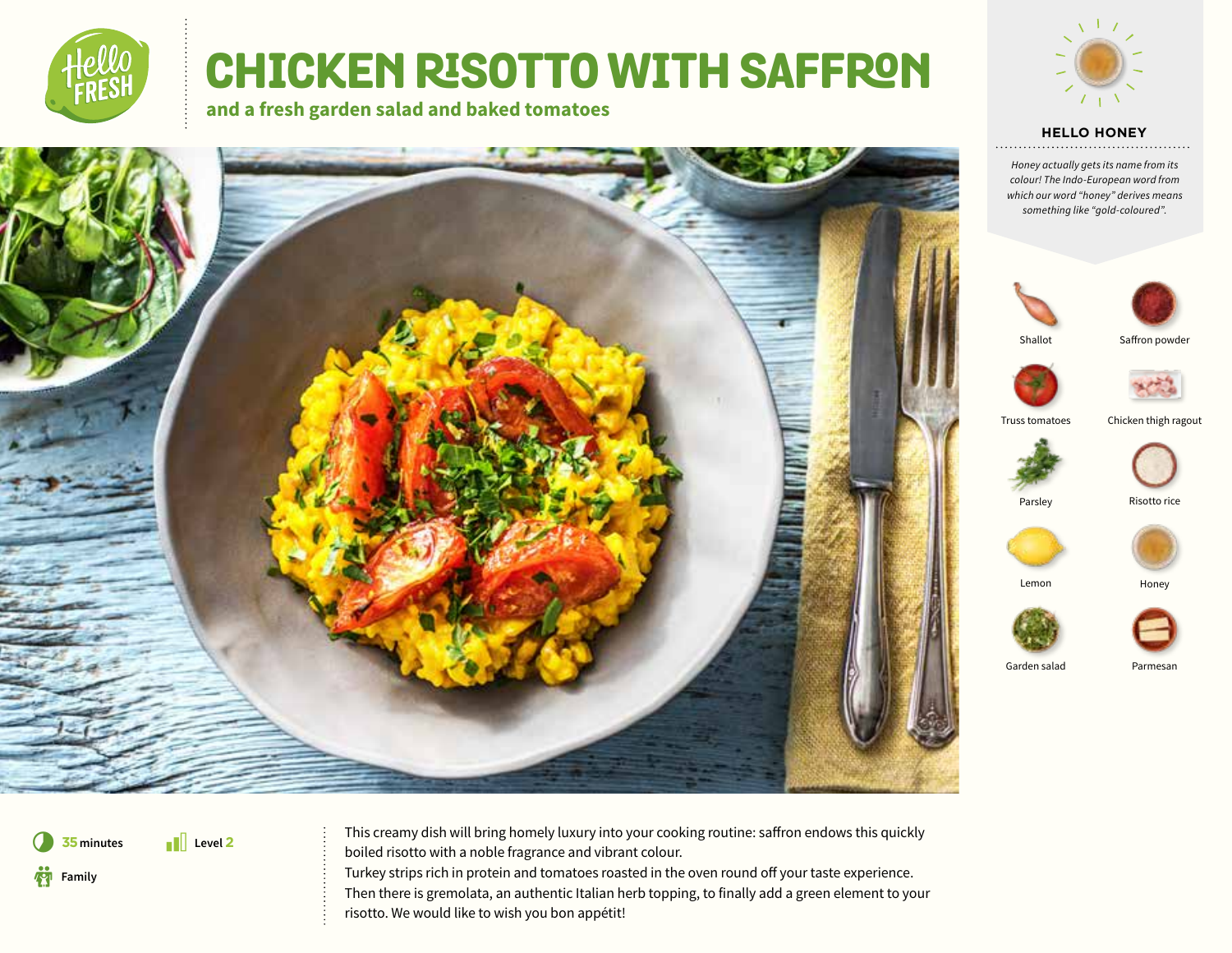### **LET´S-GO**

Wash fruit, vegetables, herbs and meat and pat the meat dry with kitchen roll. You will also need: a baking tray, baking paper, a grater, a large pot, **1** large bowl and **1** small bowl.



### **TO START OFF**

Boil 750 ml [1500 ml] water in the kettle. Peel the **shallots** and cut them into slices. Halve the **truss tomatoes**, remove the stalks and cut the **tomato** halves into wedges. Pluck the **parsley leaves** and chop. Prepare hot **vegetable stock**\*. Dissolve the **saffron powder**in it.



**BAKE THE TOMATOES** Distribute the **tomato wedges** on a baking tray lined with baking paper, sprinkle with **olive oil**\* and **balsamic vinegar\*** and season with **salt**\* and **pepper**\*.

Bake in the oven on the top shelf for approx. 20 min.



#### **MEANWHILE**

Heat **oil**<sup>\*</sup> in a large pot and sauté the **chicken thigh ragout** in there on high heat for 5 min.

Then add the **shallot slices** and fry for 3–4 min. until they soften.

### **SERVES 2 | 4- INGREDIENTS**

|                                         | 2P                  |                   | 4P      |                  |
|-----------------------------------------|---------------------|-------------------|---------|------------------|
| Shallot                                 | 1x                  | 50 <sub>g</sub>   | 1x      | 50 <sub>g</sub>  |
| Truss tomatoes                          | 2x                  | 100 <sub>g</sub>  | 4x      | 100 <sub>g</sub> |
| Parsley                                 | $\frac{1}{2}x$      | $20g$ $\circ$     | 1x      | 20 <sub>g</sub>  |
| Saffron powder                          | 1x                  | $0,125$ g         | 1x      | $0,125$ g        |
| Chicken thigh ragout                    | 1x                  | 480 g             | 1x      | 480 g            |
| Risotto rice                            | 1x                  | 300 <sub>g</sub>  | 1x      | 300 <sub>g</sub> |
| Lemon                                   | $\frac{1}{2}x$      | $50g$ $\circ$     | 1x      | 50 <sub>g</sub>  |
| Honey                                   | 1x                  | 28 <sub>g</sub>   | 1x      | 28 <sub>g</sub>  |
| Garden salad                            | 1x                  | 150 <sub>g</sub>  | 1x      | 150 <sub>g</sub> |
| Parmesan 7)                             | 2x                  | 20 <sub>g</sub>   | 2x      | 20 <sub>g</sub>  |
| Vegetable stock*                        |                     | 750 ml<br>1500 ml |         |                  |
| Balsamic vinegar*                       | $\frac{1}{2}$ tbsp. |                   | 1 tbsp. |                  |
| $Oil^*$                                 | $\frac{1}{2}$ tbsp. |                   | 1 tbsp. |                  |
| Olive oil*                              | 1 tbsp.             |                   | 2 tbsp. |                  |
| Salt <sup>*</sup> , pepper <sup>*</sup> | According to taste  |                   |         |                  |

The quantities above are the minimum quantities.

\* Good to have at hand.

Note the quantity required. The quantity delivered in your box differs from this quantity and some will be left over.

| <b>AVERAGE</b><br><b>NUTRITIONAL</b><br><b>VALUES PER</b> | 100 <sub>g</sub> | <b>PORTION</b>                     |
|-----------------------------------------------------------|------------------|------------------------------------|
| Calories                                                  |                  | 639 kJ/153 kcal   2973 kJ/711 kcal |
| Fat                                                       | 4g               | 18 <sub>g</sub>                    |
| - incl. saturated fats                                    | 1g               | 19g                                |
| Carbohydrate                                              | 18 <sub>g</sub>  | 82 <sub>g</sub>                    |
| - incl. sugar                                             | 3g               | 14 <sub>g</sub>                    |
| Protein                                                   | 12 <sub>g</sub>  | 55 <sub>g</sub>                    |
| Dietary fibre                                             | 0g               | 8g                                 |
| Salt                                                      | 1g               | 3g                                 |

### **ALLERGENS**

7) Milk 14) Sulphites



We love feedback! Call us or write to us: +41 43 508 72 70 |kundenservice@hellofresh.ch





**PREPARE THE RISOTTO** Add the **risotto** rice to the pot. Add ⅓ of the **stock** and stir well. When the liquid has been absorbed by the **rice**, add another ⅓ of the **stock** while stirring continuously. Stir the rest of the **stock** into the **risotto**.

The **risotto** should simmer for a total of 20–25 min.

Grate the **parmesan**. To finish, stir in the grated **parmesan**.



**PREPARE THE GREMOLATA** Grate the lemon **rind** and mix it with chopped **parsley** in a small bowl.

#### **FOR THE SALAD**

Juice a **lemon** and stir the juice in a large bowl with **olive oil**\* and **honey**.



**ARRANGE** Apportion the **risotto** onto deep plates and top with the baked **tomato wedges**  and **gremolata**.

**BON APPETIT!**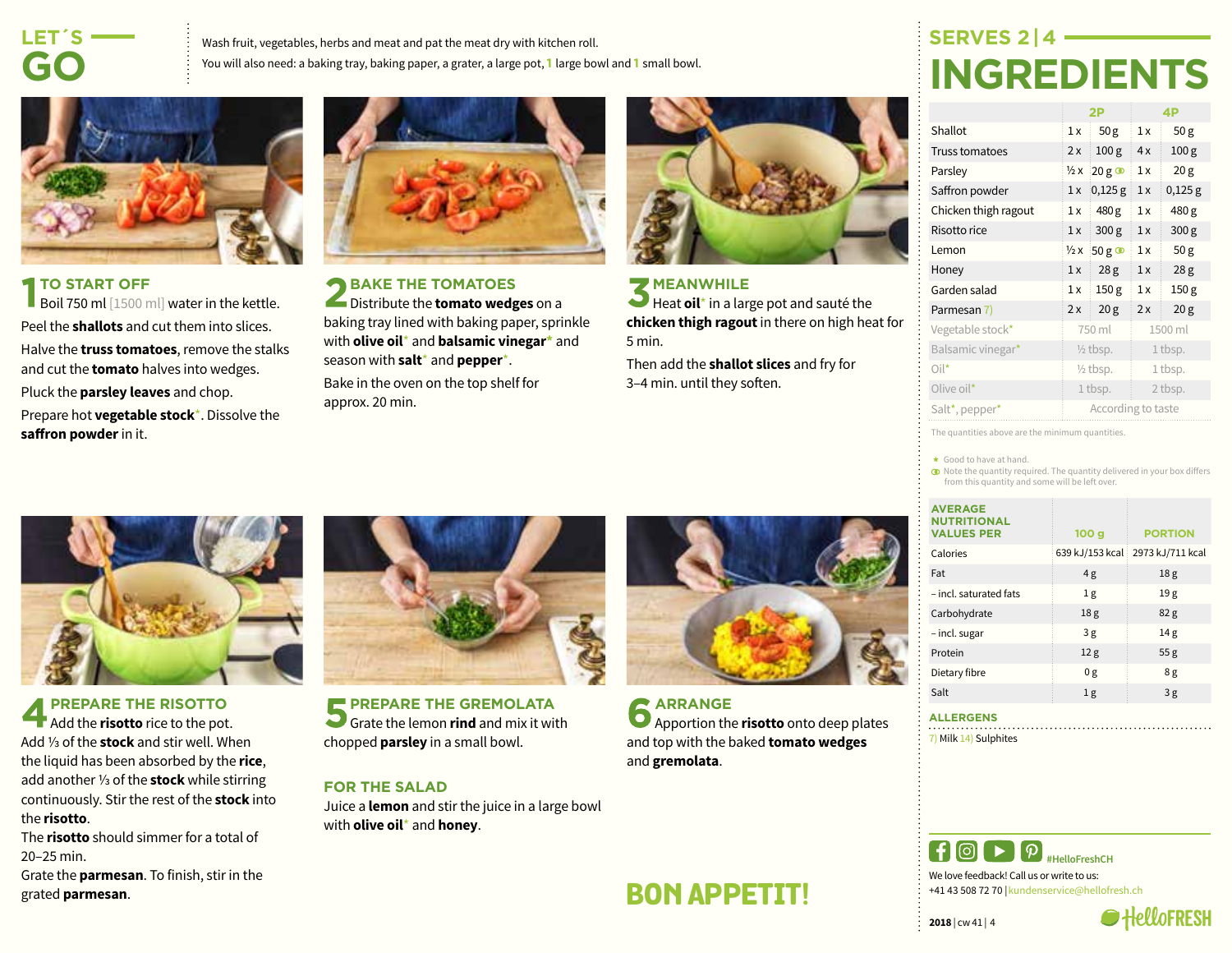

## RISOTTO DE POULET AU SAFRAN **avec salade jardinière et tomates rôties**





*Le mot germanique « hunanga », qui est à l'origine de « Honig », miel en allemand, désigne la couleur dorée du miel.*





Échalote

Poudre de safran



Tomates en grappe

Ragout de cuisses de poulet



Persil Riz à risotto



Citron Miel



Baby Leaves Mix

Salade jardinière Hard Italian Cheese



**35** minutes **I** Niveau 2 interviews apporte une bouffée de convivialité dans votre quotidien culinaire : le safran donne à ce risotto rapide son odeur délicate et sa magnifique couleur. Les bandes de dinde, riches en protéines, et les tomates rôties au four complètent parfaitement le tout. La gremolata qui le recouvre est un accompagnement italien authentique qui porte une touche verte à votre risotto. Nous vous souhaitons un bon appétit !